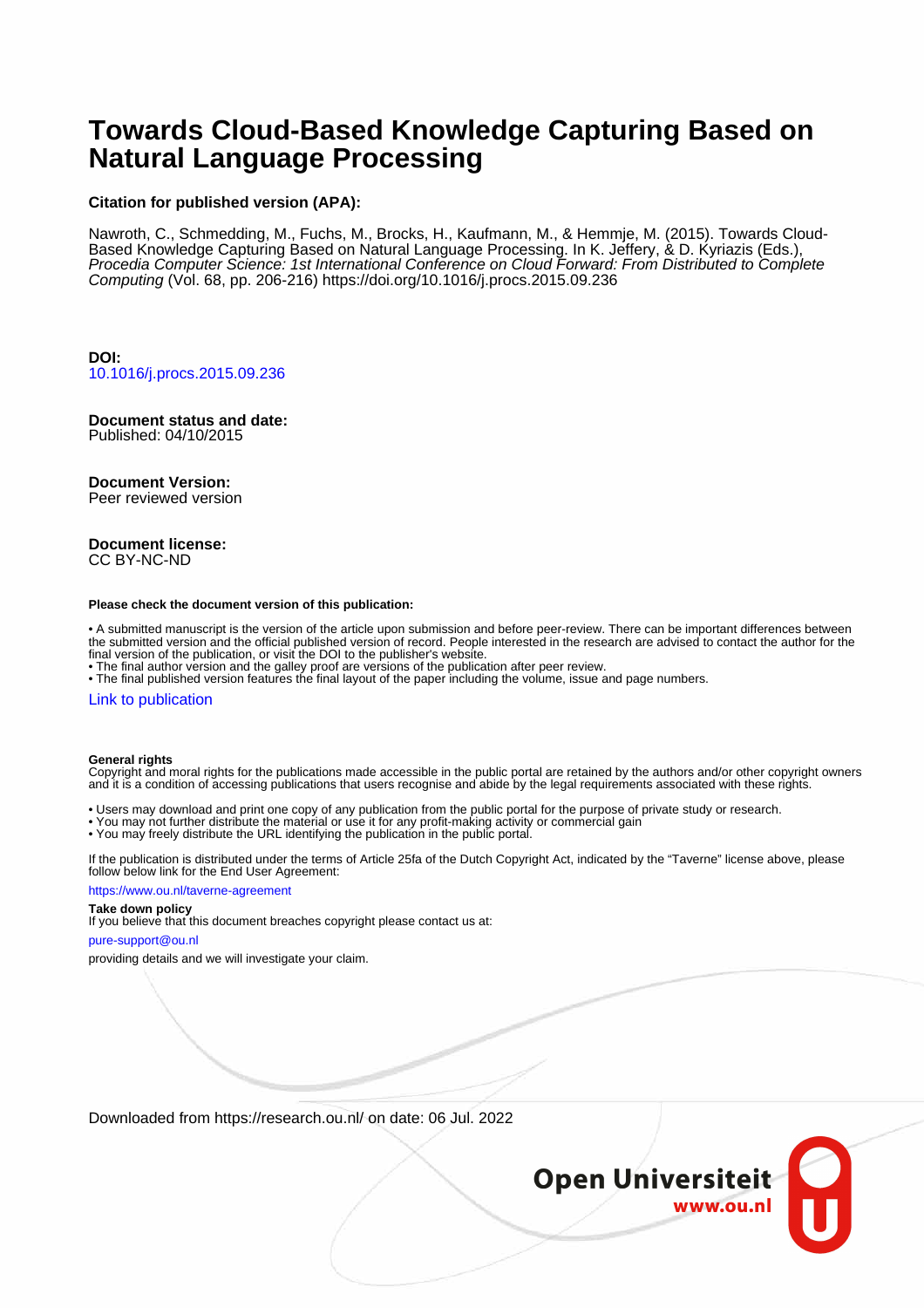

Available online at [www.sciencedirect.com](http://www.sciencedirect.com/science/journal/22120173)

**ScienceDirect** 

Procedia Computer Science 00 (2015) 000–000

Procedi **Computer Science** 

www.elsevier.com/locate/procedia

# HOLACONF - Cloud Forward: From Distributed to Complete Computing

# Towards Cloud-Based Knowledge Capturing Based on Natural Language Processing

Christian Nawroth,<sup>a</sup> Matthäus Schmedding,<sup>a</sup> Michael Fuchs,<sup>b</sup> Holger Brocks,<sup>b</sup> Michael Kaufmann, Matthias Hemmje<sup>a\*</sup>

> *<sup>a</sup>University of Hagen, Faculty for Mathematics and Computer Science, Hagen, Germany <sup>b</sup>Research Institute for Communiction and Cooperation, Dortmund, Germany <sup>c</sup>Lucerne University of Applied Sciences and Arts, School of Engineering and Architecture, Horw, Switzerland*

### **Abstract**

The organized capturing and sharing of knowledge is very important, and a lot of tools, such as wikis, social communities and knowledge-management or e-learning portals, exist for supporting this purpose. The community content- and knowledgecapturing, management and sharing portal of the European project "Realising an Applied Gaming Eco-system" (RAGE) † combines such tools. The goal of the RAGE project is to boost the collaborative knowledge asset management for software development in European applied gaming (AG) research and development (R&D). To support this process, the so-called RAGE ecosystem implements a portal to support the related asset, content and knowledge exchange between diverse actors in AG communities. Therefore, the community portal in RAGE is designed as a so-called ecosystem and is intended to provide its users different tools for the capturing, management, and sharing of knowledge. In this study, we rely on the term and model definition of spiraling knowledge exchange between explicit and tacit knowledge given by Nonaka and Takeuchi.<sup>1</sup> To achieve the goal of extracting, i.e., externalizing and explicitly representing and sharing this knowledge to its users, we propose to generate a taxonomy for faceted search automatically by extracting named entities form the knowledge sources and to classify documents using Support Vector Machines (SVM). In this paper we present our architectural approach for the NLP-based IR concepts and discuss how cloud services based on data distribution and cloud computing can improve the outcome of our system.

© 2015 The Authors. Published by Elsevier B.V. Peer-review under responsibility of Institute of Communication and Computer Systems.

*Keywords:* Storage Cloud; Scientific Cloud; Natural Language Processing; Named Entity Recognition; Support Vector Machines; Knowledge Management

1877-0509 © 2015 The Authors. Published by Elsevier B.V. Peer-review under responsibility of Institute of Communication and Computer Systems.

<sup>\*</sup> Corresponding author.

E-mail address: Matthias.Hemmje@fernuni-hagen.de

<sup>†</sup> www.rageproject.eu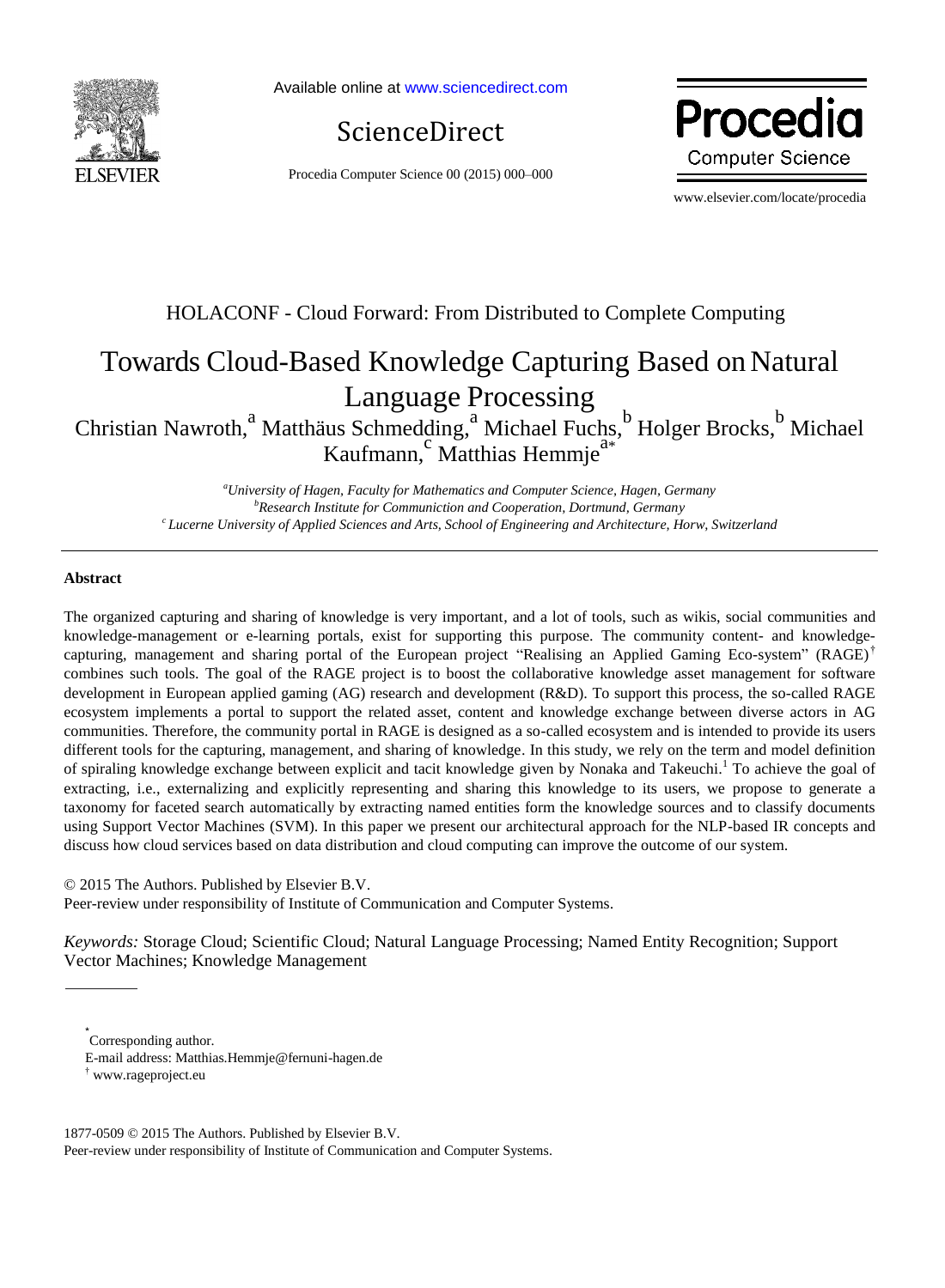# <span id="page-2-0"></span>**1. Introduction and Motivation**

The EU-based industry for applied gaming is an emerging business field. However, it is still fragmented and needs to build critical mass for global competition. The actors in the game development industry, namely the developers, resellers, users, researchers, etc., are not working together optimally because they do not yet have an integrated platform for knowledge interchange. The European Commission (EC)-funded RAGE project will help overcome this fragmentation and aims to exchange knowledge through an online portal and social space that will connect research, gaming industries, intermediaries, education providers, policy makers and end users.

The goal of this online portal, which is called the RAGE ecosystem, is to allow its participants

- to get hold of advanced, usable gaming assets (technology push);
- to get access to associated business cases (commercial opportunity);
- to create bonds with peers, suppliers and customers (alliance formation);
- to advocate their expertise and demands (publicity);
- to develop and publish their own assets (trade) and
- to contribute to creating a joint agenda and roadmap (harmonization and focus).

Seen as a whole, RAGE is a technology- and know-how-driven research and innovation project. Its main purpose is to be able to equip industry players (e.g., game developers) with a set of technology resources (so-called assets, i.e., software and related knowledge resources) and strategies (i.e., knowledge management support features) to strengthen their capacities to penetrate a market (non-leisure) that is new for most of them, and to consolidate a competitive position in it.

Knowledge-interchange portals mean a lot of human effort to accumulate useable information. Automated knowledge extraction can improve the efficiency of the portal because it generates useful content automatically. Therefore, RAGE will support knowledge extraction from different knowledge sources such as a social network, the software repository, the media archive and the learning management system. In that context, we have identified the following general research questions for which possible answers are described in sections 3 and 4, respectively:

*(1) How can AG knowledge be captured automatically, and how can this knowledge be shared optimally?* 

*(2) How can cloud technology support knowledge capturing in the RAGE ecosystem?* 

Usually, knowledge management is performed by the usage of assistance tools, e.g., wikis, blogs, e-learning portals, etc. The RAGE ecosystem's initial design already consists of such tools, and we want to go a step further. A lot of implicit and tacit knowledge, as introduced by Nonaka and Takeuchi,<sup>1</sup> is produced by the communities interacting with and within such a portal. For instance, with contents that are commonly used together, e-learning module users have to pass to reduce colleagues' knowledge gaps, etc. Considering this description, RAGE is a system that contains multiple kinds of content and functionality. The storage of heterogeneous contents and knowledge management in RAGE require an especially high input of resources due to the complexity of the related tasks. For this, a cloud-based approach relieves the user from hosting and setting up the complex RAGE (NLP-IR) environment and transfers this task to a specialized cloud provider. This is our main motivation for investigating the need and the advantages for a cloud-based NLP-IR architecture in RAGE.

The main components of the RAGE ecosystem considered as knowledge sources are:

- A social network system-integration component will enable the RAGE ecosystem users to collaborate with each other in social network systems and across those and the RAGE ecosystem, which is developed and described by Salman et al. in two papers.<sup>2,3</sup> Thus, the users can directly exchange their knowledge, e.g., in chats or other forms of interaction, but they can also use the RAGE ecosystem for content and knowledge management and sharing.
- The software repository of RAGE will contain so-called assets that represent, e.g., advanced technology components for the support of game development.
- The media archive contains multimedia content, such as video instructions, and the digital library includes documents for example, scientific research papers, n digital form.
- The learning management system enables ecosystem users to author, access, and consume online courses to build up knowledge for the usage of specific assets or reduce knowledge gaps among project participants.

In our cloud-based architecture, these four knowledge sources are the blueprint for the structure of the RAGE storage cloud, which is an abstract concept of data distribution, which we introduce in section [4.4.](#page-8-0) Before we describe the cloud architecture, we will take a short look at our hybrid approach, which uses methodologies from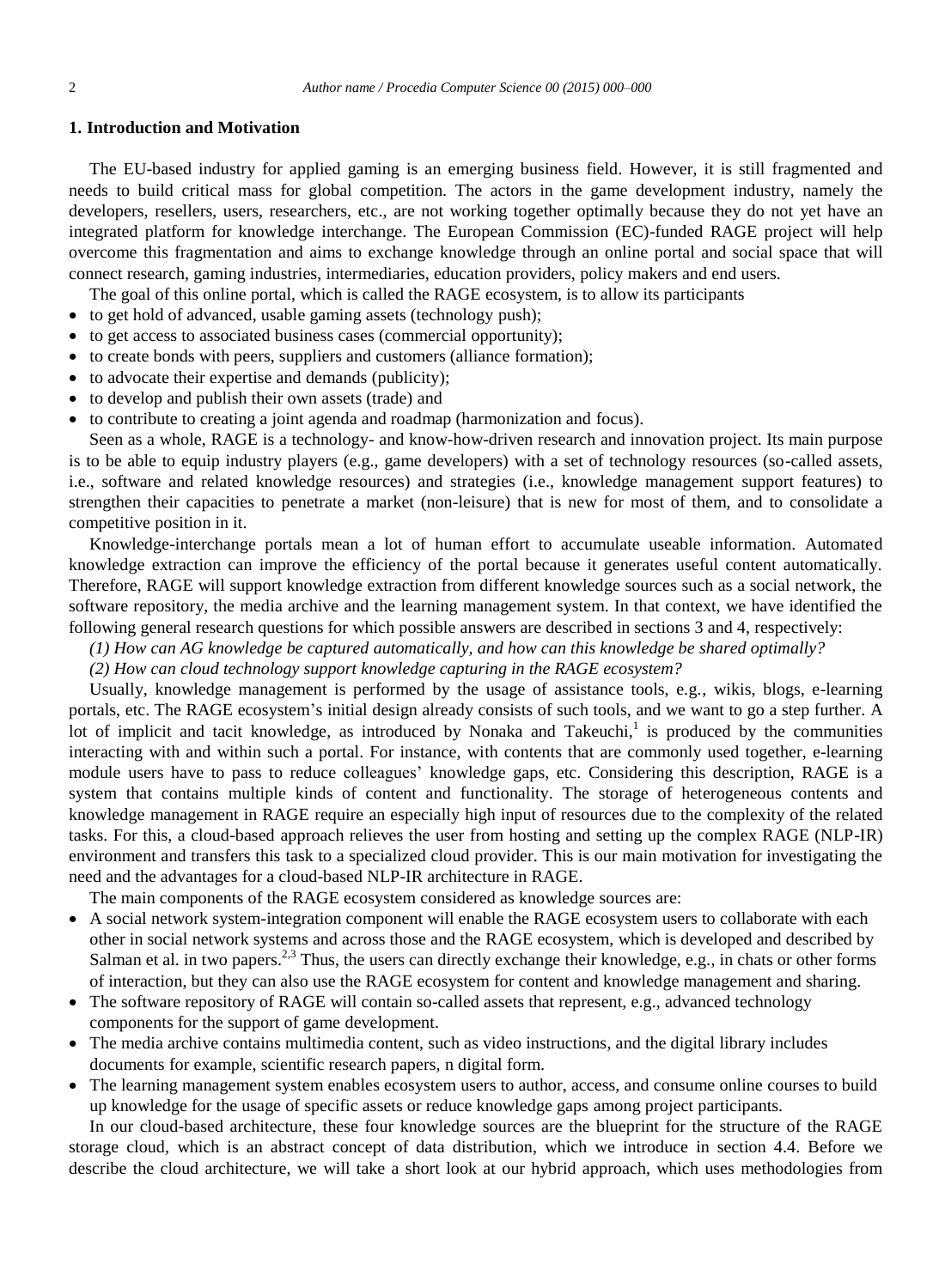several fields of computer science, such as recommender systems (RS), natural language processing (NLP) with its sub-discipline named-entity recognition (NER) and information retrieval (IR) for the capturing and sharing of such knowledge.

Due to the high number of different components of the RAGE ecosystem and the corresponding content types, it is very important to manage the flow of knowledge in the RAGE ecosystem. There are different ways by which knowledge can be captured, represented, managed, further developed and re-used, i.e., shared and disseminated to other users. Thus, it is not sufficient to provide tools that already exist in the initial design of the RAGE ecosystem. It is important to know which kind of content types are commonly used together, which content items rely on other content items, whom to ask if ecosystem users have questions regarding specific assets, and much more. Therefore, we have decided to develop a hybrid approach that aims at extracting tacit user knowledge and implicit content knowledge from data, and share this emergent knowledge with the users of the RAGE ecosystem. One pipeline in this hybrid is the NLP-IR system. In this paper we will introduce our overall concept for this system. In our cloudbased architecture, the NLP-IR system is part of the RAGE computing cloud, which focuses on high-performance computing (HPC) tasks to support all functionality to provide the NLP-IR services defined by the use cases. Therefore, in this paper we describe RAGE, our overall NLP-IR approach and combine both with a data distribution and cloud computing based architecture.

Before we describe the cloud architecture, we take a short look at our hybrid approach, which uses methodologies from several fields of computer science, such as recommender systems (RS), natural language processing (NLP) with its sub-discipline named-entity recognition (NER) and information retrieval (IR) for the capturing and sharing of such knowledge.

# **2. Related Work**

The base technology of the RAGE ecosystem will be built upon the so-called Educational Portal (EP) tool suite that was developed by the software company GLOBIT.<sup>4</sup> The EP tool suite was developed as a solution for the growing need of scientific communities to manage their document and media collections as well as their educational and other kinds of knowledge resources. Furthermore, one of its additional purposes is to support continuous professional education and training of practitioners, experts and scientists who are members of professional communities of practice or scientific communities. The EP tool suite has been developed in order to provide an internet-platform which allows for interaction among community members and access to their digital assets. Such assets include, e.g., published papers, lecture videos, abstracts and entire online courses. A reference application of the EP tool suite is, e.g., the United European Gastroenterology (UEG) association's educational platform 2. In order to find information in the EP, a UEG community member can either search for specific words in all texts or set a filter for specific categories provided by the communities. UEG experts have created domain-specific, hierarchical categories to which a given document can belong. In order to make use of this feature, the need to assign specific categories to given documents arises.

Assigning categories to digital documents can be done either manually or automatically. The manual approach yields the best results but has two intuitive drawbacks: domain experts' time is a sparse resource and every categorization created is subjective to the individual expert's opinion. The automated assignment of a specific text to a given category is commonly called text categorization (TC, also known as text classification or topic spotting).<sup>5</sup> The initial class paper is largely based on Mohri et al.<sup>6</sup> The UEG's EP-based application solution is based on the TYPO3 content management system (CMS). The underlying architecture paradigm is the service-oriented architecture paradigm. Before the work of Mohri et al.,<sup>6</sup> the EP employed an automated TC approach using the Apache Solr 3 enterprise search engine to calculate scores for individual terms. The higher the score, the more representative of the document the term is. The terms used were the names of the available categories. If the score exceeded a predefined threshold, the document was automatically assigned to the category represented by the term.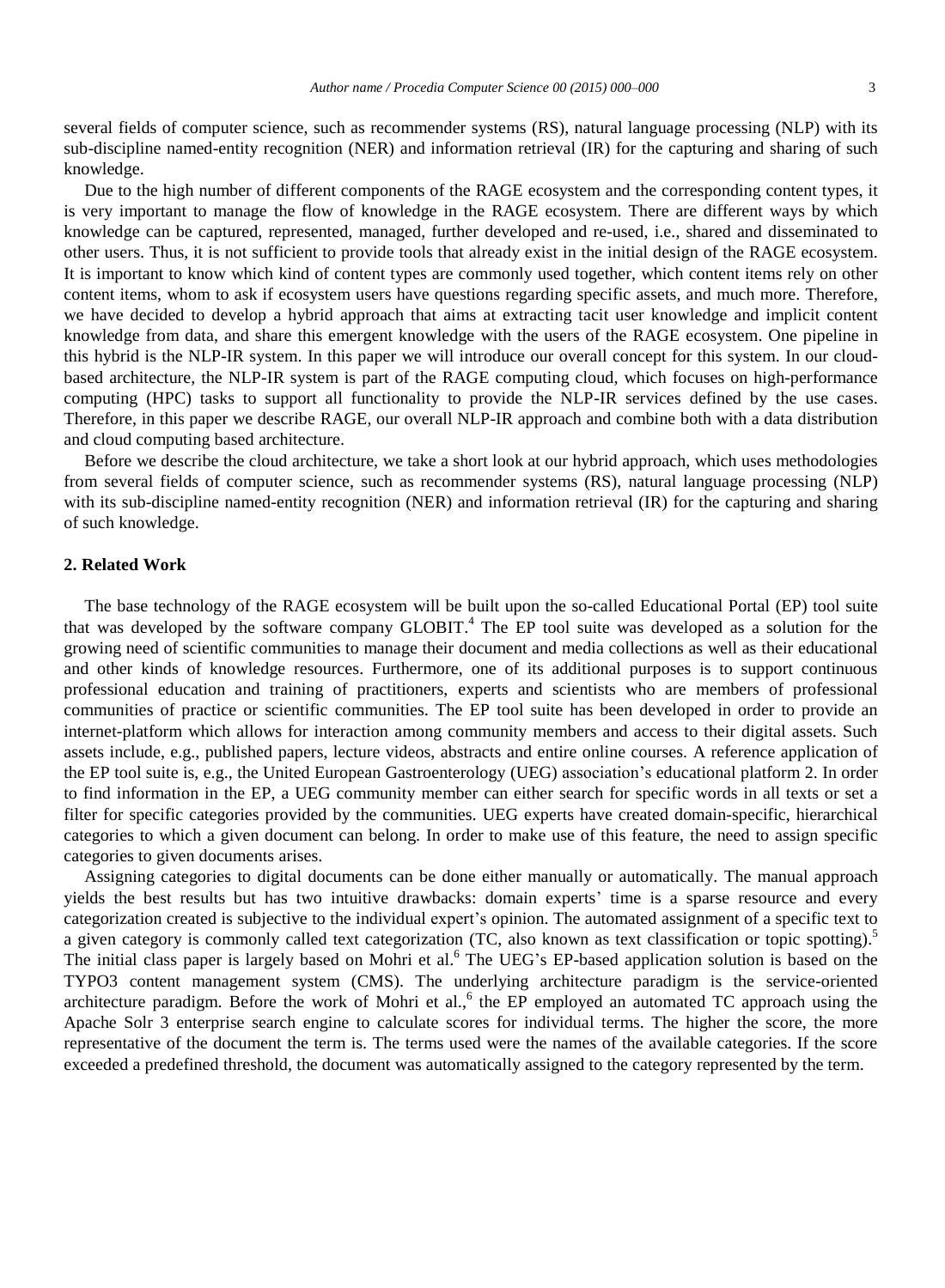Besides its application by the UEG's EP-based application solution, the EP tool suite was already used in the European project Alliance Permanent Access to the Records of Science in Europe Network (APARSEN).<sup>7</sup> The EP tool suite offers a wide variety of tools. This includes a web-based, user-friendly course-authoring tool, and content & knowledge management tools for the management of documents, multimedia objects, taxonomies and more. Figure 1 displays the components and services in the Educational Portal tool suite underlying the RAGE ecosystem. The EP's three-tier architecture is divided into core functions, extensions and the data storage.



Fig. 1. Architecture of the EP

In the NLP-IR, part our work is motivated by several concepts that use NLP to support knowledge capturing in domain-specific environments: Nobata, Cotter et al.<sup>8</sup> present an integrated IR system for biology that is built upon conditional random field (CRF)-based named-entity recognition. Ananiadou, Thompson et al.<sup>9</sup> developed an IR system based on text-mining techniques that provides access to documents for the education community. The NLP-IR component has to address the heterogeneous structure of the RAGE ecosystem and will rely on a couple of base techniques: "Text classification based on support vector machines has been known for one and a half decades. Our classification approach for the wiki and other text-based components relies on the base ideas of SVM text classification as published by Joachims<sup>10</sup> and Sebastiani.<sup>5</sup> Filipova and Hall<sup>11</sup> demonstrated how to classify videos based on textual meta-data as well as on video content, a concept which could be used in the media archive component. Swoboda<sup>12</sup> developed an SVM-based classifier for the medical domain, which works with the bag of words approach. Our work will extend his approach, not using the bag of words approach but using features extracted from the RAGE ecosystem's content, knowledge resources and software assets. Ritter, Clark et al.<sup>13</sup> present how to use NER in social media (Twitter), which we will use to extend the knowledge-capturing features of the social network system integration support and for integrating knowledge-capturing features in the LMS of the RAGE ecosystem. Dascalu, Dessus et al.<sup>14</sup> developed ReaderBench, an NLP-based system tailored to the needs of learning and educational environments. ReaderBench will also be a part of the RAGE ecosystem's core system. Dit, Revelle et al.<sup>15</sup> provide a comprehensive overview of concepts for feature extraction in source code to be used, for example, in software repositories.

Our ideas about cloud are based on several concepts. First of all, we reference GATECloud, developed by Tabland, Roberts et al.<sup>16</sup> GATECloud is a cloud-based NLP solution of the GATE framework, which we mentioned before. Klenner, Bergmann et al.<sup>17</sup> present UIMA-HPC, an unstructured information management applications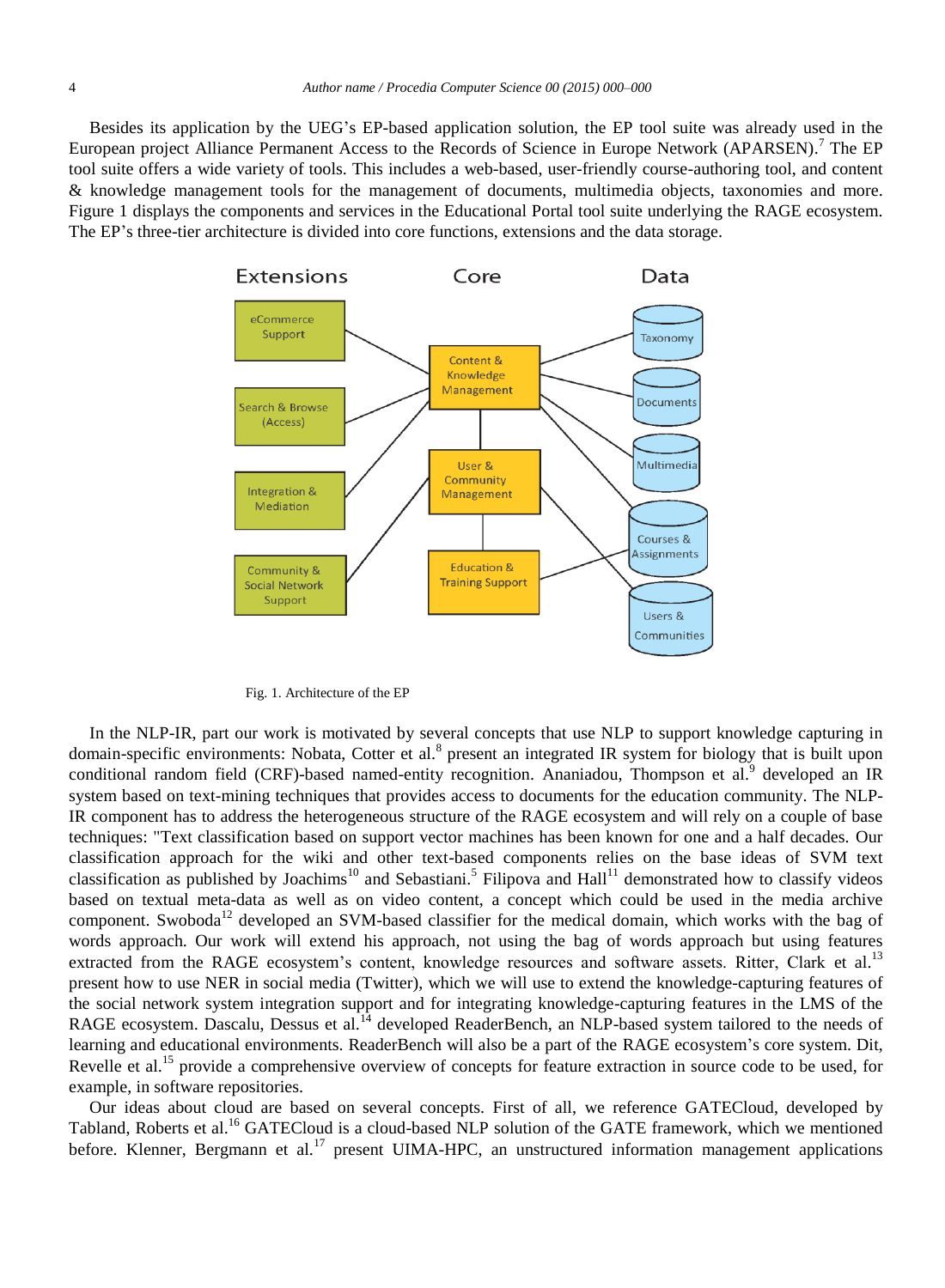(UIMA)-based NLP system that uses grid-based HPC. This project shows which amount of CPU capacities may be used for large-scale NLP purposes. We use it as a starting point to transfer this grid-based UIMA approach to a cloud-based service. Evangelinos, Hill et al.<sup>18</sup> give an example of how HPC applications can be transferred to cloudbased services. Our approach on cloud-based SVM classification is primarily based on Pouladzadeh, Shirmohamaddi et al.,<sup>19</sup> who present a cloud-based SVM classifier for object classification. They also show that in their approach the cloud-based SVM classifier outperforms a traditional implementation with LIBSVM. Apache SolrCloud is a cloudbased implementation of the well-known open-source search server Apache Solr.<sup>20</sup> SolrCloud could be the base of our IR subsystem described in the architecture section.

# **3. NLP-based Information Retrieval Support (NLP-IR)**

# *3.1. NLP-IR Use Cases (as a Cloud Service)*

The NLP-IR component of RAGE will provide a search functionality for RAGE. Due to the heterogeneous structure of the content, knowledge resources and software assets in the RAGE ecosystem, the NLP-IR component will cover two dimensions. On one side, the NLP-IR component will have to deal with the multiple types of content in the different RAGE modules, for example text documents, multimedia content, source code, social media content etc. On the other side, an adaptation of the functional requirements of the applied gaming sector is necessary, represented by 36 RAGE asset categories and existing taxonomies. So from the NLP-IR point of view, we talk about two dimensions of NLP-IR support in this project. Based on these assumptions, we defined two major use cases for NLP-based IR support, which are keyword search and faceted search. In the case of keyword search, the user specifies one or more keywords and is able to filter and refine his search results by a multi-dimensional categorization scheme, which covers both dimensions mentioned above. In a faceted search, the user does not specify any keywords but uses solely the categorization to access assets in the RAGE ecosystem.

From a user perspective, both use cases have the potential to be "classical" use cases for a cloud implementation. While all the data as well as the functionality may be covered by two cloud systems (RAGE Storage Cloud and RAGE Computing Cloud), on the user side just a simple interface (browser, app) is necessary to provide ubiquitous and smart user access.

### *3.2. NLP-IR - Working Hypothesis and Research Questions*

To help explain our NLP-IR approach, we give a short description of three working hypotheses that are the basis of NLP-IR. Our first hypothesis is that a bag of words approach is not the appropriate concept for IR support in the RAGE ecosystem due to its heterogeneous content structure. As there are assets that will not work with full-text IR (e.g., videos or software libraries) we try to extract the relevant features using NLP either from text documents as well as from meta-data. Our idea of using NER for this kind of knowledge extraction and document classification is primarily based on Guo, Xu et al.<sup>21</sup> These authors found that 71% of user search queries contain named entities. Based on this observation, our second hypothesis is that in addition to queries, named entities are also a good feature to extract from the content to support search and access. Our third hypothesis is that in domain-specific content, the weight of named entities as an IR feature is even higher than in multi-purpose IR. Nadeau and Sekine<sup>22</sup> show several examples of successful domain-specific named-entity recognition. Because we work in the highly specialized domain of applied gaming, we believe that a domain-specific approach similar to that presented in the paper mentioned before will work in this case too. Based on these hypotheses, the NLP component should rely on state-ofthe-art named-entity recognition to identify named entities and deal with heterogeneous content. Due to the two dimensions of NLP-IR support mentioned above, there will be an adaptation of the NER component to the different types of content and the domain-specific asset categories necessary. As these three (in this context yet unproven) working hypotheses are the main anchor of the NLP-IR sub-project, the development of an appropriate evaluation strategy will be a central aspect of our future work. The three working hypotheses lead to the following main research question of the overall project:

*(3) Is an NLP- and classification-based IR approach in a domain-specific software repository indeed more efficient than traditional bag-of-words-based IR-approaches?*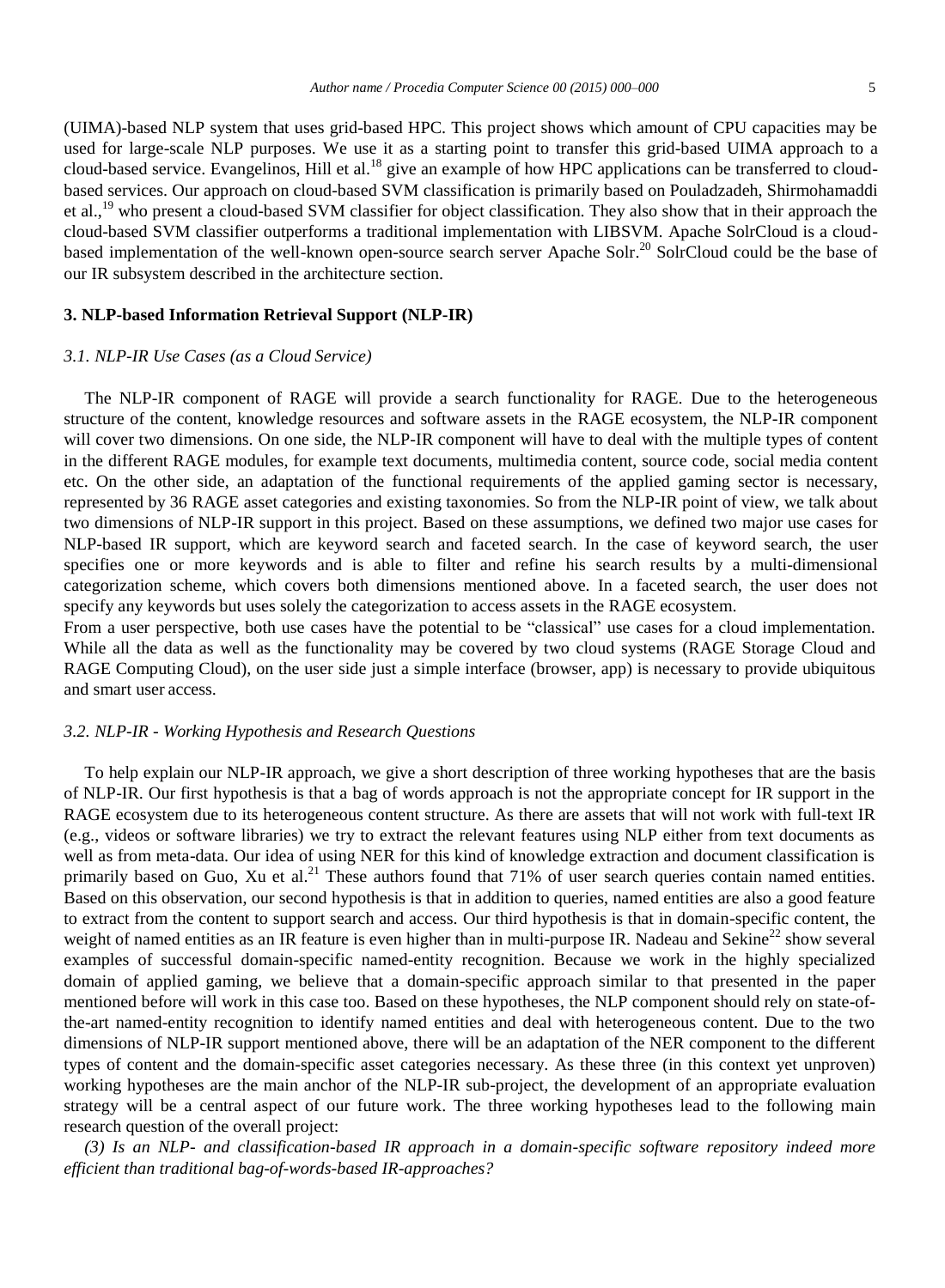Hence, from a technical perspective we will investigate which kinds of named entity categories besides the standard categories (Name, Place and Organization) are suitable for the applied gaming sector. First (yetunevaluated) examples for this are "Story-Character," "Player-Class" and "Emotion." Named-entity recognition, besides the standard categories, requires the use of NER components that can be trained on special named-entity classes of the applied gaming sectors. For this we use NER based on conditional random fields (CRF). One of the state-of-the-art named-entity recognizers fulfilling this requirement is the NER component of Stanford CoreNLP, which we will use in this project.<sup>23</sup> To realize interoperability and to support our modular approach, we are going to integrate this NER component in a standard NLP framework such as  $GATE^{24}$  or Apache UIMA<sup>25</sup> using the appropriate wrappers.

# *3.3. NLP-IR Architecture*



Fig. 2. NLP-IR Workflow

The main idea is to extract named entities from the data and use these to automatically categorize documents in RAGE so that they can be used as taxonomy in faceted search. Figure 3 displays a pipeline representing our multilayer architecture for the NLP-IR workflow. The primary layer is the RAGE ecosystem with its sub-components, as described above. The adapter layer is intended to connect the relevant RAGE ecosystem subsystems containing different types of content with the NER component. Adoption in this context essentially means to extract (textual) meta-data from the non-text assets such as multimedia content or software components and to normalize unstructured content, e.g., from social network systems and the learning management system, to get consistent input for the NER component. In the following NLP layer, a tailored state-of-the-art NLP component will be used to extract the named entities (NE-chunks) from the textual input. The output of this layer is a vector whose features are NEchunks to be processed in the following classifier layer. During the project we will investigate whether a binary or a weighted output vector is suitable for the following classifier layer. The classifier layer, which contains the SVMbased classifier, is used for the document classification within a domain-specific taxonomy. Finally, the pipeline is concluded by the information-retrieval layer, which supports keyword search as well as faceted search based on the taxonomy built by the classifier. The output of the IR layer is merged with the result sets of the recommender system (RS), addressing our hybrid approach, and will be presented to the user on the GUI. Our main goal with this layered architecture is to allow a modular and independent development of the several components after inter-layer interface specification.

#### *3.4. RAGE Asset Categories*

To support access to the heterogeneous contents of the RAGE ecosystem, we introduce a hierarchical classification scheme, which will be used to provide a structure for the user to browse through. Therefore, on one side our categorization scheme is initially based on 36 categories of software assets that support applied game development and will be delivered through the RAGE ecosystem.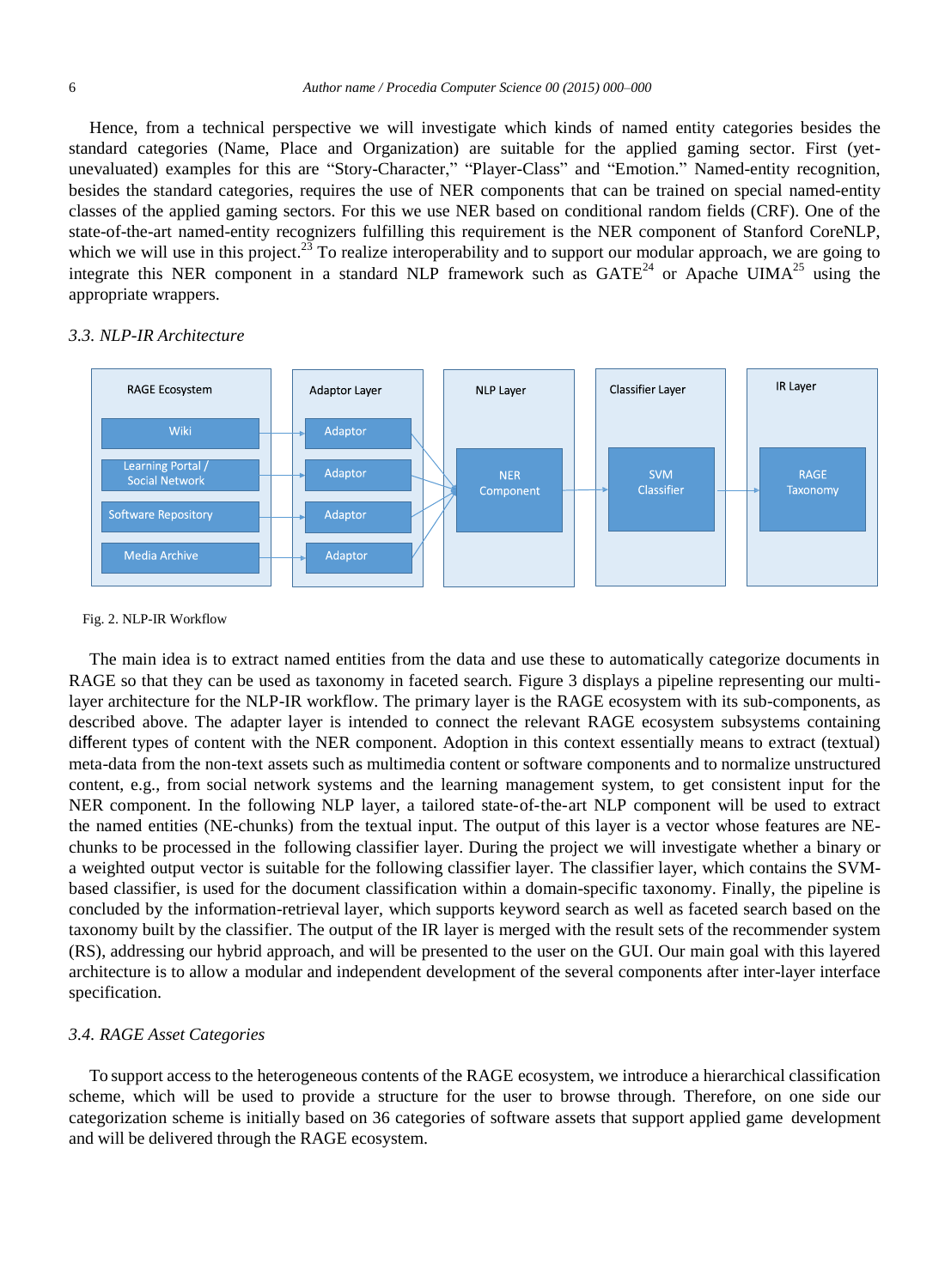#### *3.5. SVM Classifier*

To categorize the documents in RAGE using the extracted categories in the NER component, an SVM classifier is applied. Due to the potentially complex structure of the assets, we prefer an SVM-based approach to straightforward approaches of text categorization such as probabilistic or linear techniques as described by Sebastiani.<sup>5</sup> To categorize the RAGE content based on the classification scheme outlined above, an SVM classifier will be trained on the domain-specific NE-chunks produced by the NER component. With this approach we hope to increase the quality of the classification compared to the full-text approach with regard on the RAGE use cases. To implement the SVM classifier we will rely on the state of the art SVM library *LibSVM*. 26

# *3.6. Evaluation*

Although the evaluation strategy will be presented in detail in a future paper, here we share the main idea of how we are going to evaluate our designs. During the implementation we are going to evaluate cloud user experience using structured interviews to discover the benefits and drawbacks of our cloud-based approach. For this we will design standard-use cases and a test collection to be tested with users of the RAGE project in a case study. The userbased evaluation is intended to compare the cloud and the non-cloud approach. Besides utilizing those stakeholderinterviews to evaluate the cloud approach, we are going to use a semi-supervised standard evaluation methodology to evaluate the quality of the NLP-based classification and IR system based on test collections of the RAGE project. These standard evaluation methodologies (e.g., recall, precision, F-measure) are described by, among others, Croft, Metzler et al.<sup>28</sup> and Manning, Raghavan et al.<sup>29</sup> and are used to answer research question 3, whether an NLP (NER)and classification-based IR approach outperforms the bag-of-words IR approach.

# **4. Towards Cloud Support**

In the previous sections we described the basic ideas of the RAGE ecosystem and the NLP-IR support for knowledge capturing in the heterogeneous content within it. Now we want to discuss how cloud technology can enhance our non-cloud approach to improve the outcome of the overall system. In the first step we take a look at the several sub-systems of the NLP-IR architecture and discuss how they can be implemented using cloud technology. In the second step we present a common architecture that integrates both cloud and non-cloud subsystems to implement a complete system. Our discussion is primarily based on the NIST cloud definition.<sup>27</sup> In this paper we focus on cloud support in the NLP-IR system, but we also address aspects of data distribution in the RAGE storage cloud.

# *4.1. Use Cases for Cloud Support*

In the following section we investigate which possible use cases for cloud support exist within the NLP-IR system. For that, we consider some of the "Essential Characteristics" proposed by NIST in their widely used definition of cloud computing. Taking a look at them, it comes to mind that the "Rapid Elasticity" characteristic in particular may be usefully applied to our overall NLP-IR and will lead to a reasonable use case. Both NER and SVM classification are tasks that may require a high volume of CPU time depending on the volume and complexity of the input data. At the same time, both components are only in use when new (heterogeneous) content is added to the RAGE ecosystem, which has to be classified in order to support knowledge capturing and access support, as described above. This means that there is a high volatility in this component: While most of the time there is no workload on the components, there are other (relatively short) times where the CPU load is relatively high when new content has to be analyzed and classified. By using rapid elasticity, an efficient and goal-oriented application of the resources can be ensured. Combined with the measured service characteristic in a third-party model, rapid elasticity may reduce costs for computing power in our use case while increasing usability by providing a suitable amount of CPU time at the same time. As the RAGE ecosystem and NLP-IR in the actual architecture are designed as noncloud web services that are used by thin clients, the broad network access characteristic of cloud computing also may be applied in a cloud-based approach. For the end user there will be no distinction between a cloud and a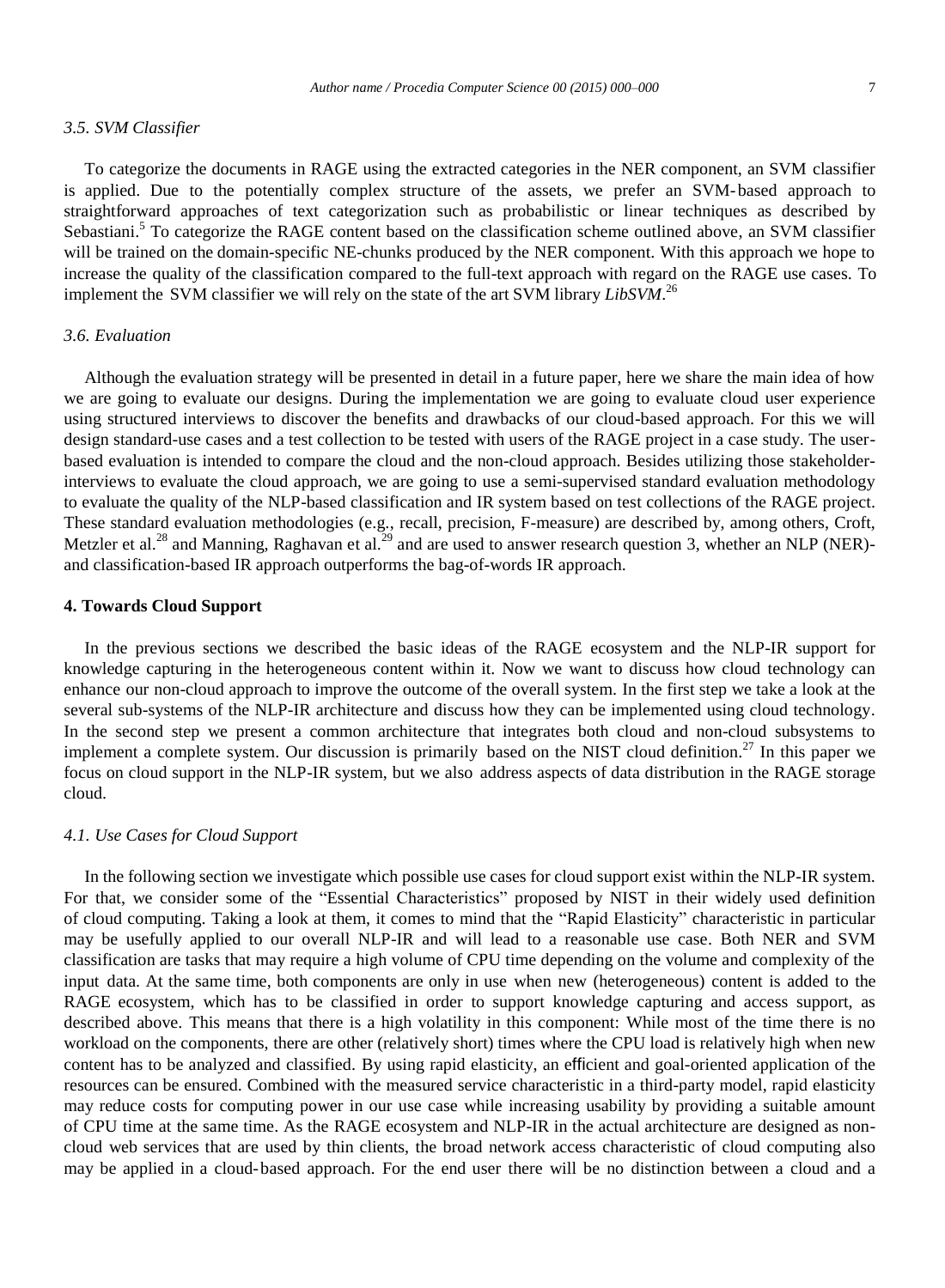non-cloud RAGE/NLP-IR system. In the use case described above, the two other characteristics "resource pooling" and "on demand self-service" in our architecture also primarily refer to provision and use of CPU resources for NER and SVM. If the user needs them, he doesn't have to care about the underlying resources (on demand), while the provider, in house or third party, may share the resources using resource pooling with other (scientific) cloud projects. Based on these considerations, there are good reasons to develop a cloud-based version of NLP-IR in RAGE. Therefore, the strongest characteristic indeed is the rapid elasticity, which was mentioned first.

# *4.2. Service Model*

The next step is to decide which service paradigm proposed by NIST should be used in the architecture. For both the RAGE storage cloud with data distribution and the RAGE computing cloud with NLP-IR-INPUT, NLP-IR-HPC and NLP-IR-OUTPUT system we decided to utilize the platform as a service (PaaS) paradigm throughout the complete pipeline. This paradigm allows us to use a suitable abstraction of the underlying hard- and software resources while allowing us to develop our own solution based on the technology of the runtime environment. As the candidates for the underlying NLP/NER framework are both based on Java technology, we will have to choose a scalable cloud-based Java runtime environment.

# *4.3. Deployment Model*

The NIST definition gives four different deployment models of clouds: public, private, community and hybrid. In our architecture we have chosen the community cloud, as the applied gaming developer community is a "classic example" of a community described by NIST: "by a specific community of consumers from organizations that have shared concerns (e.g., mission, security requirements, policy, and compliance considerations). $27$  The cloud may be managed by a stakeholder of the applied gaming developer community or an external cloud provider, depending on the resources needed for the implementation. The question of which kind of provider model is chosen influences if the characteristics "measured service" and "resource pooling" may be used to add value to the project, as both primarily refer to providers who operate a broad cloud infrastructure. As indicated, the community cloud approach allowsthe users to deal with their core business (AG development) without having to deal with IT management, as all necessary services are provided by the RAGE storage cloud and the NLP-IR cloud. If the community cloud is operated by a trusted third party, it is even possible to operate multiple distinct instances of the RAGE cloud services for competing communities in one cloud environment. This allows the deployment of distinct RAGE instances as a whole in different sub-communities of the applied gamingcommunity.

Besides the pure community cloud approach, a hybrid approach seems to be also constructive. In this deployment the mission-critical resources and specializations are deployed in a community cloud. In the use case, this applies to the NLP and IR resources as specialized, for example, as well as to the storage of secret and business-critical company information. While these critical assets remain internal to the community, public cloud services may be utilized to integrate open-source services for software development, presentation and storage of non-critical assets.

# <span id="page-8-0"></span>*4.4. Cloud-based NLP-IR Architecture*

Our architecture is divided into four cloud-based subsystems: the STORAGE CLOUD, NLP-IR-INPUT, HPC and NLP-IR-OUTPUT subsystems. In our actual approach, these four subsystems are distinct and distributed due to their heterogeneous structures. The four systems may be divided into two subgroups: data distribution and cloud computing. The data distribution subgroup contains the RAGE contents, whereas the cloud computing subgroup is used to provide the services of the NLP-IR architecture; the NLP-IR system has to deal with a high I/O load. The focus of the HPC system is primarily to provide CPU time. The NLP-IR-OUTPUT system will be optimized for database and index access. In a later development stage after evaluating cloud platforms, we may come to the conclusion that two or three subsystems may be combined on one common cloud platform.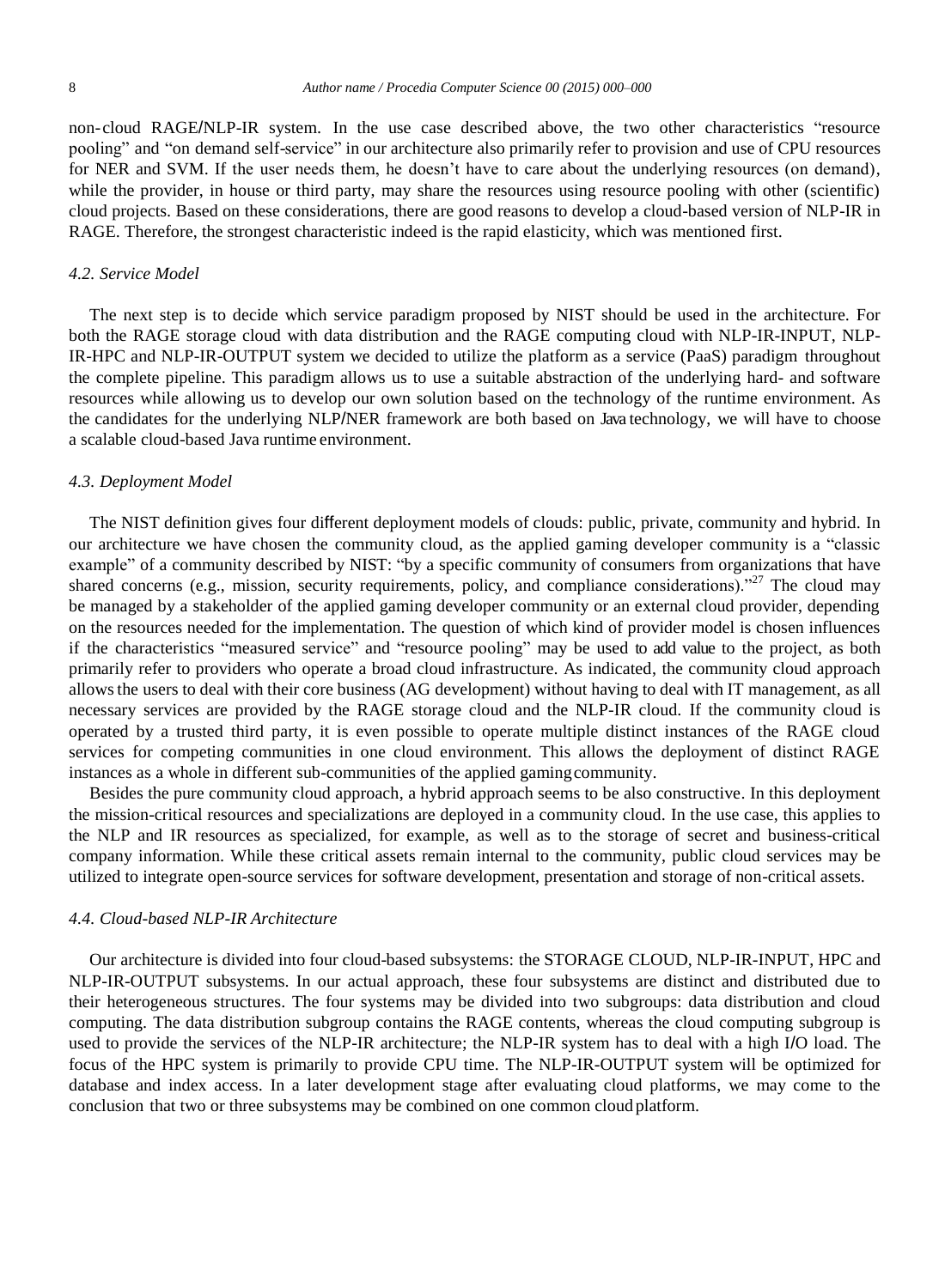

Fig. 3. NLP-IR Cloud Architectural Overview

The cloud storage offers all the data sources of the RAGE system in a distributed environment. A data distribution approach follows the classification of the RAGE knowledge sources shown in section [1.](#page-2-0) The advantages of the cloud storage compared to non-cloud storage are the scalability and adaptability of the storage regarding the heterogeneous content. The storage infrastructure is hidden from the user and tailored to the contents, such as multimedia with high volume and I/O load or textual documents with smaller file sizes. The end user and following cloud services just use standard service-based interfaces. In the RAGE storage cloud we will rely on state-of-the-art cloud storage techniques.

The task of the NL-IR-INPUT subsystem is similar to the task of the adaptor layer of our non-cloud approach. Its main objective is to provide an interface to the cloud storage and the RAGE subsystems within it. Compared to our original approach, a second component has been added to the NLP-IR-INPUT subsystem: the infrastructure adaptor. This component is used to connect the cloud-based NLP-IR system to cloud- as well as non-cloud-based RAGE ecosystem repositories using appropriate abstraction techniques. Besides the infrastructure adaptor, you find the content adaptor, which fulfills the normalization of the heterogeneous contents for NER as described above.

The HPC subsystem is the core system of our cloud-based NLP-IR architecture, as it provides the main functionality of the system and which has the most benefit of the cloud deployment due to the rapid elasticity characteristic. It contains both the NER and the SVM components, which require high CPU load while in use. The integration of NER and SVM in this layer will follow state-of-the-art NLP/SVM cloud-based implementations, as mentioned in related work.

The OUTPUT subsystem contains the IR components (index, taxonomy, user interface). Here we are planning to use a state-of-the-art cloud-based IR technology, as provided by Apache SOLR, for example. Due to our special needs, this server application will have to be tailored to our domain-specific issues.

# **5. Conclusion**

We have introduced a design for a cloud-based architecture for knowledge extraction in a game industry knowledgesharing platform. The intended architecture will extract named entities from the data and use these named entities for document categorization so that they can be applied in a taxonomy for faceted search. Regarding this architecture, we have identified three research questions. Also, we have hinted at a possible evaluation of our design to answer these research questions. The research is still in an early stage, and the evaluation scenarios will be elaborated further in the near future.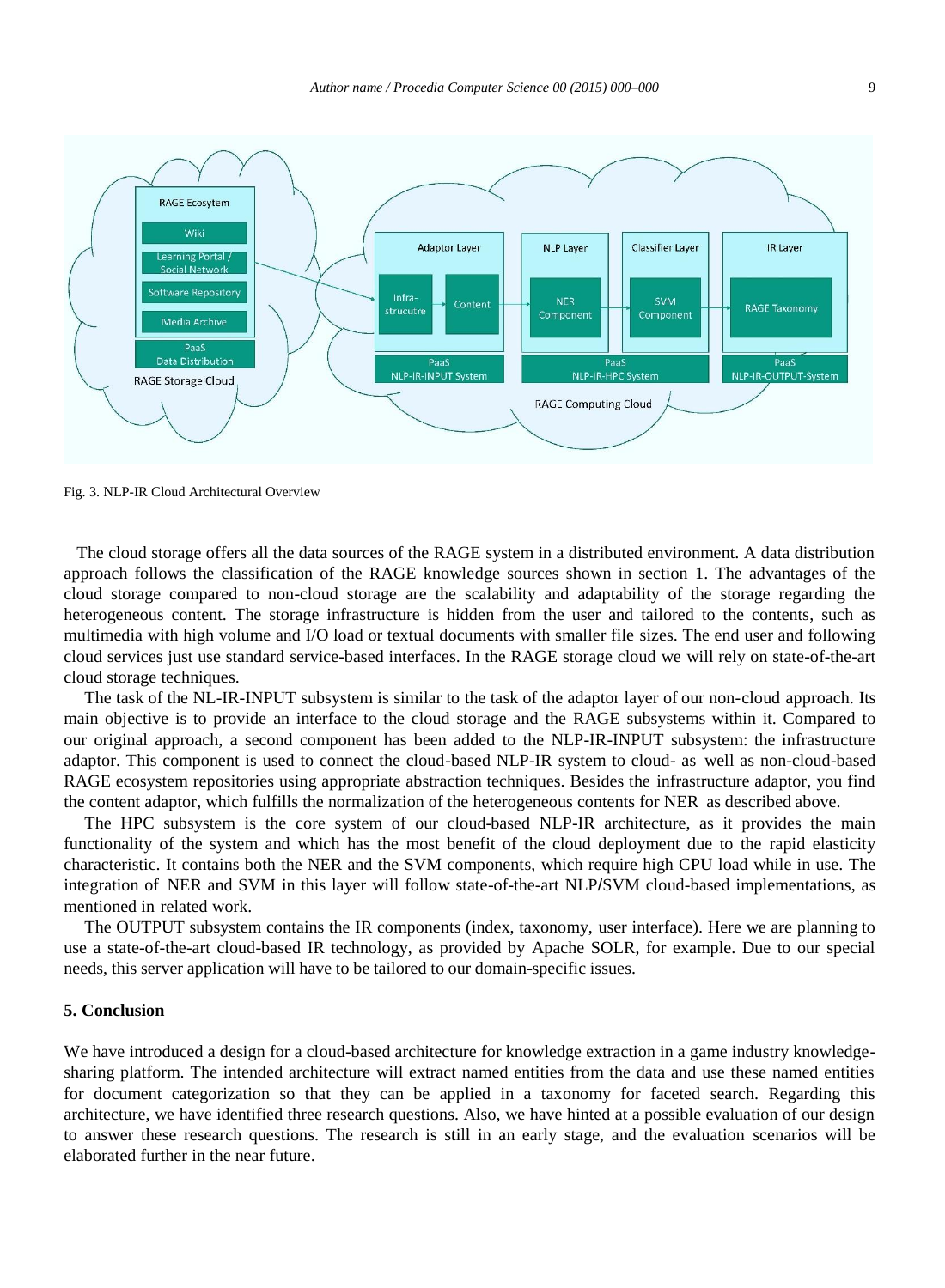As we have shown, the NLP-IR in the RAGE ecosystem has the potential to be implemented using cloud technology to optimize use cases, particularly because in use cases that contain high volumes of heterogeneous data and require easy and fast scalability a cloud support is recommended. From an administrator's perspective, a cloud-based implementation offers more flexibility and usability due to the reduction in installation and operation efforts. This allows users to concentrate on their primary objective of developing applied games (which is the main goal of the RAGE project). As a first consequence, the component design of our non-cloud based approach is tailored so that we will use standard components which are "cloud ready," as mentioned above, to ultimately ensure easy implementation of a non-cloud solution as well as a cloud-based solution.

# **Acknowledgements and Disclaimer**



This publication has been produced in the context of the RAGE project. The project has received funding from the European Union's Horizon 2020 research and innovation programme under grant agreement No 644187. However, this paper reflects only the author's view and the European Commission is not responsible for any use that may be made of the information it contains.

# **References**

- 1. Nonaka I, Takeuchi H. *The knowledge-creating company: How Japanese companies create the dynamics of innovation*. New York: Oxford University Press; 1995.
- 2. Salman M, Hemmje M, Heutelbeck D. Towards Social Network Support for an Applied Gaming Ecosystem. In: *Accepted for: ECGBL, European Conference on Games Based Learning*; 2015
- 3. Salman M, Hemmje M, Heutelbeck D, Fuchs M, Brocks H. Towards Social Media Platform Integration with an Applied Gaming Ecosystem. In: *Submitted to: SOTICS, The Fifth International Conference on Social Media Technologies, Communication, and Informatics*; 2015.
- 4. Globit.com. Educational Portal; 2015. Available at: http://www.globit.com/products-services/educational-portal/ [accessed 13.05.2015].
- 5. Sebastiani F. Machine Learning in Automated Text Categorization. *ACM Comput. Surv.* 2002;**34**(1):1–47.
- 6. Mohri M, Rostamizadeh A, Talwalkar A. *Foundations of Machine Learning:* The MIT Press
- 7. Schrimpf S. APARSEN Alliance Permanent Access to the Records of Science in Europe Network. *Dialog mit Bibliotheken* 2014;**26**(2):52–3.
- 8. Nobata C, Cotter P, Okazaki N, Rea B, Sasaki Y, Tsuruoka Y, et al. Kleio: A Knowledge-enriched Information Retrieval System for Biology. In: *Proceedings of the 31st Annual International ACM SIGIR Conference on Research and Development in Information Retrieval*. New York, NY, USA: ACM; 2008, p. 787–788.
- 9. Ananiadou S, Thompson P, Thomas J, Mu T, Oliver S, Rickinson M, et al. Supporting the education evidence portal via text mining. *Philosophical Transactions of the Royal Society of London A: Mathematical, Physical and Engineering Sciences* 2010;**368**(1925):3829–44.
- 10. Joachims T. Text categorization with Support Vector Machines: Learning with many relevant features. In: Nédellec C, Rouveirol C, editors. *Machine Learning: ECML-98:* Springer Berlin Heidelberg; 1998, p. 137–142.
- 11. Filippova K, Hall KB. Improved Video Categorization from Text Metadata and User Comments. In: *Proceedings of the 34th International ACM SIGIR Conference on Research and Development in Information Retrieval*. New York, NY, USA: ACM; 2011, p. 835–842.
- 12. Tobias Swoboda. Towards effectivity augmentation of automated scientific document categorization by continuous feedback, Master Thesis. Hagen; 2014.
- 13. Ritter A, Clark S, Mausam, Etzioni O. Named Entity Recognition in Tweets: An Experimental Study. In: *Proceedings of the Conference on Empirical Methods in Natural Language Processing*. Stroudsburg, PA, USA Association for Computational Linguistics; 2011, p. 1524–1534.
- 14. Dascalu M, Dessus P, Trausan-Matu Ş, Bianco M, Nardy A. ReaderBench, an Environment for Analyzing Text Complexity and Reading Strategies. In: Lane H, Yacef K, Mostow J, Pavlik P, editors. *Artificial Intelligence in Education:* Springer Berlin Heidelberg; 2013, p. 379–388.
- 15. Dit B, Revelle M, Gethers M, Poshyvanyk D. Feature location in source code: a taxonomy and survey. *Journal of Software: Evolution and Process* 2013;**25**(1):53–95.
- 16. Tablan V, Roberts I, Cunningham H, Bontcheva K. GATECloud. net: a platform for large-scale, open-source text processing